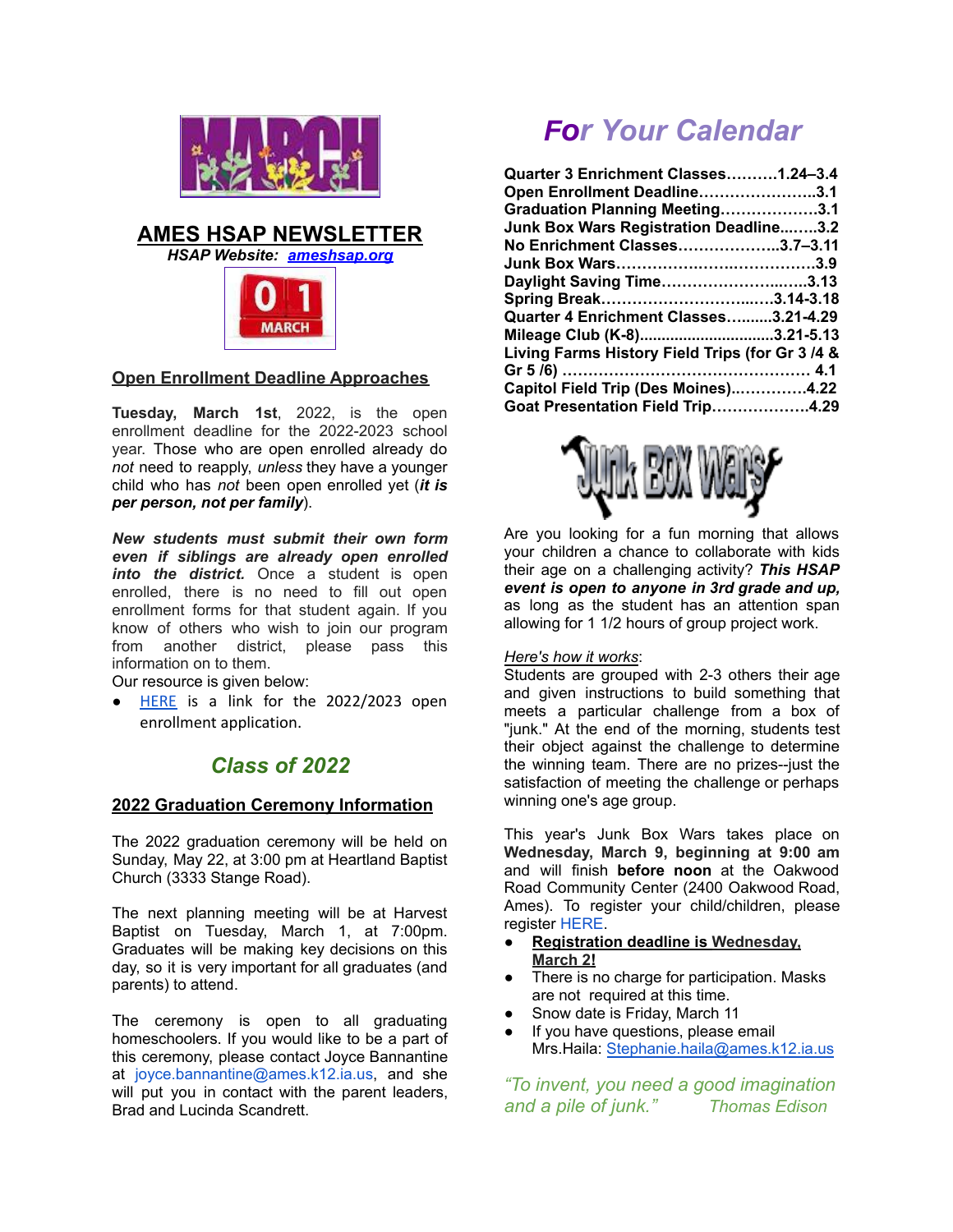## **Worksite Industry Tours for High Schoolers**

Supervising teacher Sonia Harold received information from DMACC advisor Megan Wicks on worksite industry tours to share with our high school students.

- Todd & Sargent has a cap of 10
- Danfoss can accommodate up to 30

#### *Todd & Sargent Tuesday, March 1, 2022 9:00 am – 12:00 noon*

*Description*: Would you like a closer look at a career in drafting, engineering or designing? Join us for an up-close glimpse at these careers and more. You'll follow a project from each phase in-house, to creation to the job site.

#### *Danfoss Thursday, April 21, 2022 9:00 am – 11:00 am*

*Description*: This isn't your grandfather's manufacturing! Come to Danfoss, one of the largest employers in the Ames area and learn more about how they are *Engineering Tomorrow*! Hear from a panel of experienced professionals in various departments and take a tour of their production shop floor, as well as Research & Development areas. Join us to see opportunities in Engineering, IT, Supply Chain, Human Resources, Finance, Sales & Marketing, Production Leadership, Maintenance, Technician roles, the many internships they offer each year and much more!

Here's a link to the event registration: Career [Discovery](https://www.dmacc.edu/careerdiscovery/Pages/careerdiscovery.aspx) Events

## **Free ACT Prep Seminar in Des Moines**

Families of high school students were emailed on February 28th with information about a free ACT Prep Seminar that will be held in Des Moines on Saturday, March 5, from 9:00 am - 3:00 pm. This is the ZAPS Prep Test from Doorway to College Foundation. More details can be found in this email from Sonia Harold (our AHS Liaison). You can follow this link [REGISTER](https://nam02.safelinks.protection.outlook.com/?url=https%3A%2F%2Fdocs.google.com%2Fforms%2Fd%2Fe%2F1FAIpQLSdicx4XQsiLTIcPZ05UDt1Cq0lyzsZ7BAOykf5946nRIHNvaQ%2Fviewform&data=04%7C01%7Cmewicks%40dmacc.edu%7Cbcbb0d18d38c4ae1c8be08d9faeacaa6%7Ce91e8e9401b54e3699301436f67ce779%7C0%7C0%7C637816709477280000%7CUnknown%7CTWFpbGZsb3d8eyJWIjoiMC4wLjAwMDAiLCJQIjoiV2luMzIiLCJBTiI6Ik1haWwiLCJXVCI6Mn0%3D%7C3000&sdata=yXr51azQf51jeR4SkciJfgvwq00K%2BoAR2YBhieelq4Q%3D&reserved=0) HERE or use the QR code on the attached flyer in the email.

- *Learn tips to improve in all subtests*
- *● Practice strategies to eliminate wrong choices*
- *● Take short practice tests (mirror real test)*
- *● Reduce test anxiety and gain confidence*
- *● Receive extensive materials for home practice*



#### **To view and register for Field Trips**:

- Registration for April Field Trips begins on Tuesday, March 1
- Go to our HSAP [website](http://ameshsap.org/)
- Under Program Resources click on Services
- Scroll down and choose IN PERSON FIELD **TRIPS**
- Read the information by the stop sign
- Click on a month or scroll down to view
- Click on the Registration button
- Complete the Google Form
- Click on Submit

*Field Trip Cancellations:* If you have registered and need to cancel, please text or call Carrie Pahl (515) 450-4068 *as soon as possible* so others on the waiting list can join the field trips.

#### **April In-Person Field Trips**



**Living History Farms - Made in 1876 Grades: 3-4 Friday, April 1 1:00 pm-4:00 pm (***Check in by 12:40 pm)* **Visitor Center** (Living History Farms, 11121 Hickman Road, Urbandale) *Registration Deadline: March 28*

Tradespeople in Walnut Hill provided goods, services, supplies, and products for townspeople and the surrounding farm families. Work alongside these tradespeople as they produce items. Compare these to the same items made in factories, and learn about the competition with local tradespeople.

- *Fee*: actual fee is \$12.00 per student/adult
- *Donations of any amount appreciated, but are not required*
- *Checks only, no cash*
- *● COVID policy -* Masks strongly encouraged *when in buildings*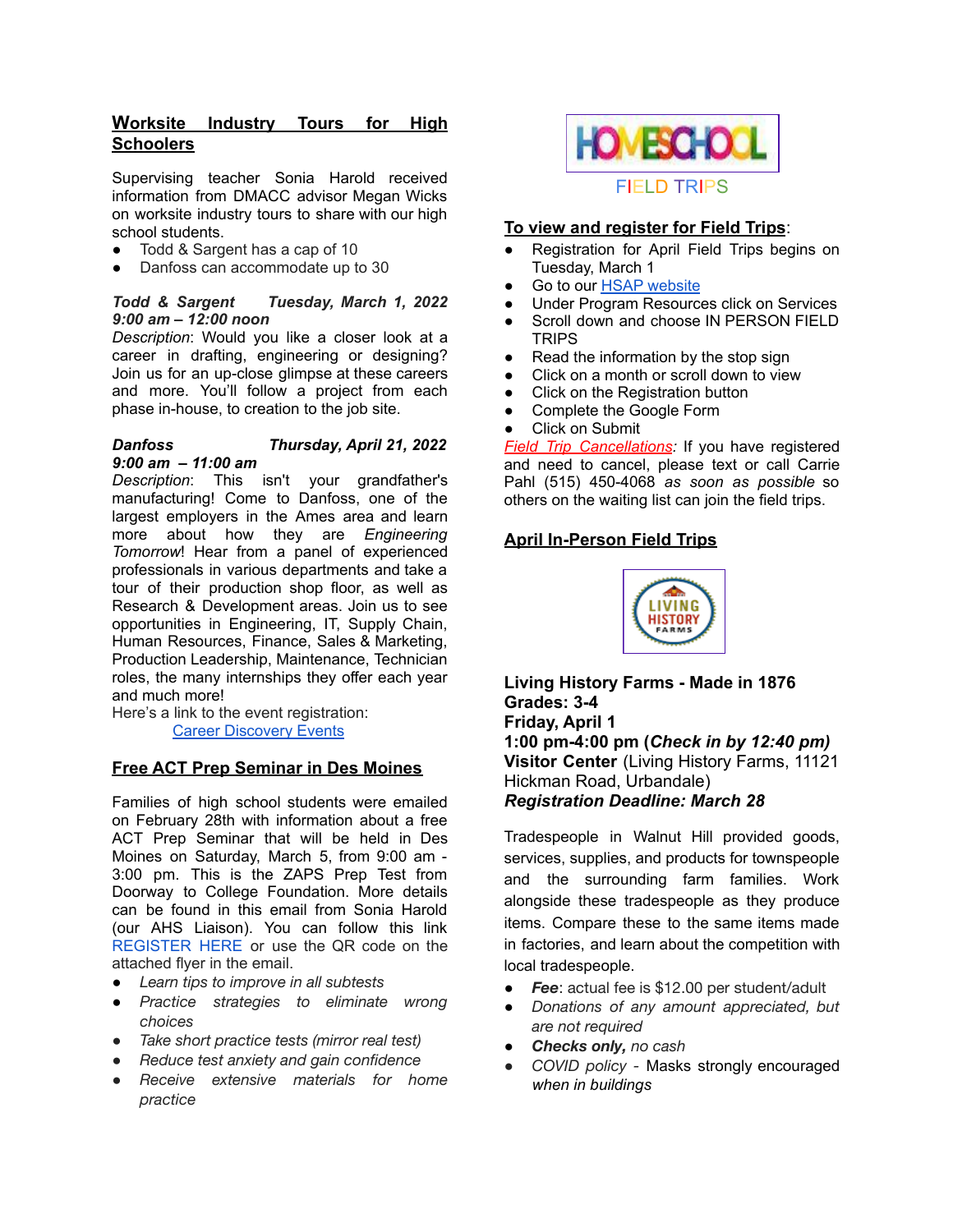## **April In-Person Field Trips** *(continued)*

*Special Note: Please note that the drop-off location for the grade 3 & 4 grade program is different from the grade 5 & 6 drop-off location at Living History Farms (Urbandale). The estimated commute time between sites can be found on the website. It is important you go to the* HSAP [website](http://ameshsap.org/) *for additional specific details.*



**Living History Farms - Historic Food Production 1900 Farm Grades: 5-6 Friday, April 1 1:00 pm-4:00 pm (***Check in by 12:40 pm)* **William G. Murray Education Conference Center Education** (Living History Farms, 12234 Douglas Parkway, Urbandale) *Registration Deadline: March 28*

Explore where food comes from. How did farmers raise crops and livestock? What were these crops and livestock used for, then and now? Students will work in the fields, barnyard, house, and outbuildings to learn how food was produced, prepared, and preserved. Weather permitting, the program will include a horse-drawn wagon ride.

- **Fee**: actual fee is \$12.00 per student
- *Donations of any amount appreciated, but are not required*
- *Checks only, no cash*
- *● COVID policy -* Masks strongly encouraged *when in buildings*



*Please Note:* Carrie Pahl will send an email two days before field trips to those who are registered.



**Des Moines Capitol Tour Grades: Whole Family** *No student drop-off***, must come with adult/s Friday, April 22 1:00 pm-2:30 pm (***Check-in by 12:40 pm)* **Location:** 1007 E. Grand Avenue, Des **Moines** 

## *Registration deadline: April 15*

Tour of the Des Moines Capitol building. The tour desk is located on the ground floor in the center rotunda. Only fourth grade and above will be allowed to walk the balcony under the dome.

- **Parking:** There is a link to parking information on the HSAP field trip website.
- No fee for this event



*"Nature is a tool to get children to experience not just the wider world, but themselves." S. Moss*

## **Goat Presentation (***Live Goats)*

**Family Event** (limit of 15 students per session)

**Friday, April 29 1:00 pm - 2:00 pm 2:15 pm - 3:15 pm** *(choose one option)* **Hawthorn Shelter at River Valley Park** (725 E. 13th Street, Ames)

Autumn Wild, a student in our HSAP program, will cover basic information such as goat anatomy, and pregnancy/kidding/milking. She will talk about what goats eat and animal handling/care for goats (ie. hoof trimming and other medical care, how to approach them, and how to tell if they are stressed/uncomfortable).

- Choose one of the two time options as you complete the registration form
- No fee for this event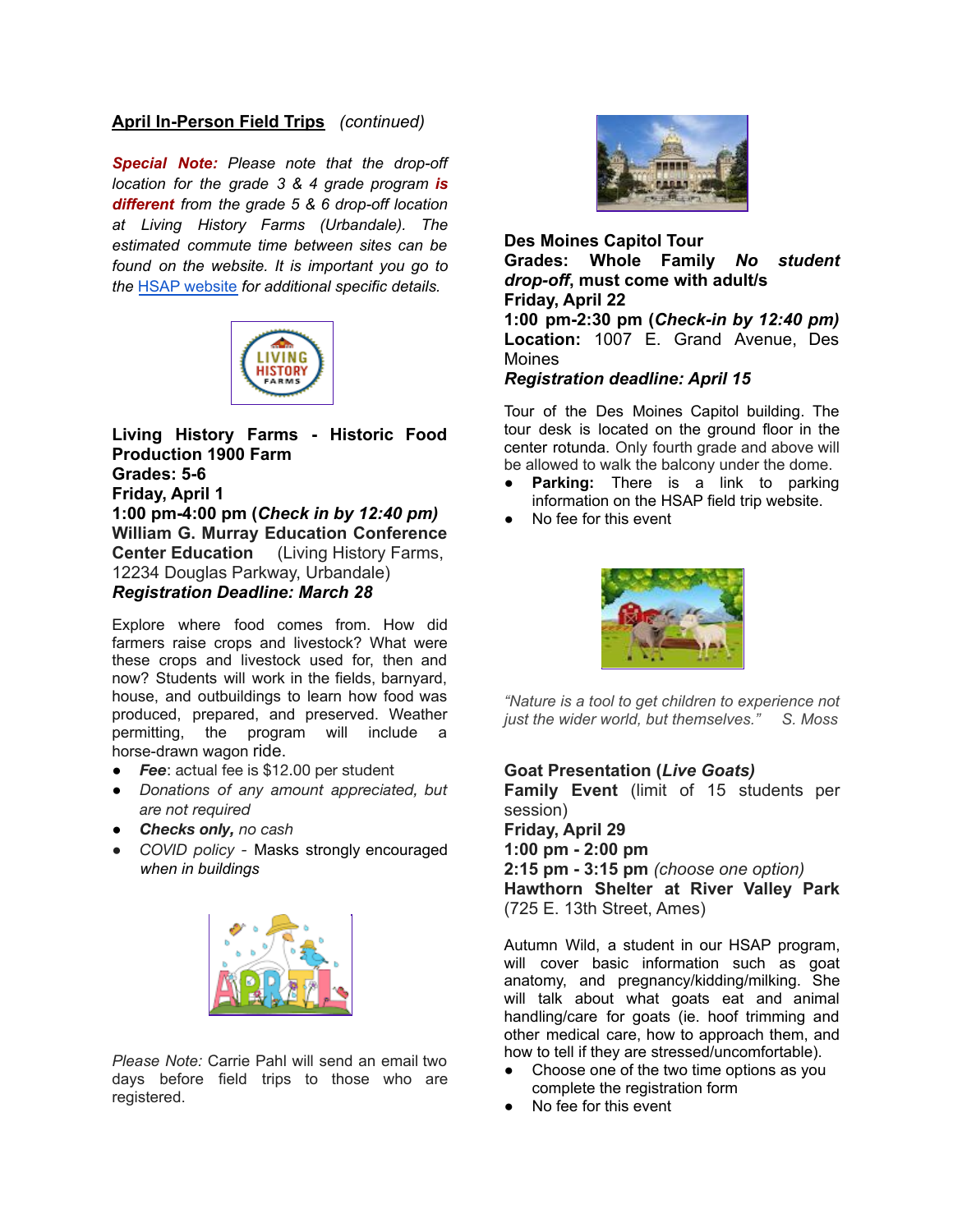## **Opportunities for High School Students**

- **Students:** Puzzled about your future? DMACC invites you to explore all your possibilities by attending one of DMACC's Career Discovery Events. Come explore career pathways and learn about future educational and career opportunities. **Events are geared toward 9th-12th grade students, and teachers and parents are welcome to attend.** Additional events may be added throughout the semester, so check the website often. There are a number of events scheduled in March and April. **Find additional details and REGISTER TODAY when you visit their site: [www.dmacc.edu/careerdiscovery](https://r20.rs6.net/tn.jsp?f=001ZyhGoQgDuqEdgCooYe-vR8lHLs3wLMXhfZVaiqSqO1ARM65MusBQSBlmEm_UveD0ohDfSj8escsDODPb3PPn0g-473PD04sloq3Vqzjkglo5124ihsLkK6KgKZUUzXT2bR-pF_6lBIqQfNty7ebNjuZqXBsyTtibj6aR7SM3uruw7NYT3PwO8BPrpgjUcoM-&c=q5HdBGZRyx_111_GkkfypzpmtOUgNESWSvz7GHuWr6Zqz7VxUYkFzg==&ch=nEDFOo0L502b2vfwrBh8h2IB1k7eXN5Dl5-Pc47713fhrEjm2FRpaQ==).** Questions? Call (515) 965-7117 or email [wbl@dmacc.edu.](mailto:wbl@dmacc.edu)
- *The University of Chicago* has *Summer Session Programs* which are designed for high school students who are ready to tackle undergraduate-level material. The University of Chicago also offers scholarship programs that provide students the opportunity to participate in a Summer Session course free of charge. Please visit [SUMMER.UCHICAGO.EDU](http://summer.uchicago.edu/) for more information.



## **HSAP Curriculum Library**

If you are interested in borrowing some of the additional resources we have, please contact Kathy Burns ([kathy.burns@ames.k12.ia.us\)](mailto:kathy.burns@ames.k12.ia.us). She will let you know if the resource you're looking for is available, or place you on a waiting list, if desired. Our resources include:

- Barton (Level 1- Level 10)
- Institute for Excellence in Writing (IEW)
- Saxon Math for middle school and high school
- Teaching Textbooks for middle school/high school math.

#### **Ames HSAP Resource Library**

The library will continue to be open during our final week of third quarter enrichment classes (through Thursday, March 3), but will not be open again until March 21 when our fourth quarter classes begin. Our dear HSAP Librarian Joni Gainer should be returning from her medical leave some time in April, and we all look forward to seeing her again soon!

- The hours for the HSAP Resource Library include Mondays from 11:45 am - 2:45 pm; along with Wednesdays and Thursdays from 9:30 am - 3:00 pm whenever enrichment classes are in session.
- You can continue to return any borrowed items this first week of March and after spring break, but we ask that you *please hold on to your library donations until mid-April or later.*



## **High School Speech Club**

Our congratulations to Zachary Campbell, one of our HSAP students, who participated in the District Individual Speech Contest in Urbandale on February 26. He performed in the category of "Radio News Announcing", and received a "1" (the highest evaluation). This four to five minute program includes selecting, editing, and delivering news material that is provided thirty minutes before the performance. The student uses a variety of types of news reports as well as a commercial to edit and present. In addition, a "late-breaking" story is given during the performance which must be inserted into the report and read cold. All of this involves speaking over a microphone out of view of the judge! (Former HSAP student Elena Heerema earned a "1", too!)

Zachary and Elena both qualified to participate in the State Individual Events Contest on March 12 (Adel DeSoto Minburn High School (ADM), 801 Nile Kinnick Drive South, Adel).

● AHS [Speech](https://sites.google.com/a/ames.k12.ia.us/ameshighspeechclub) Club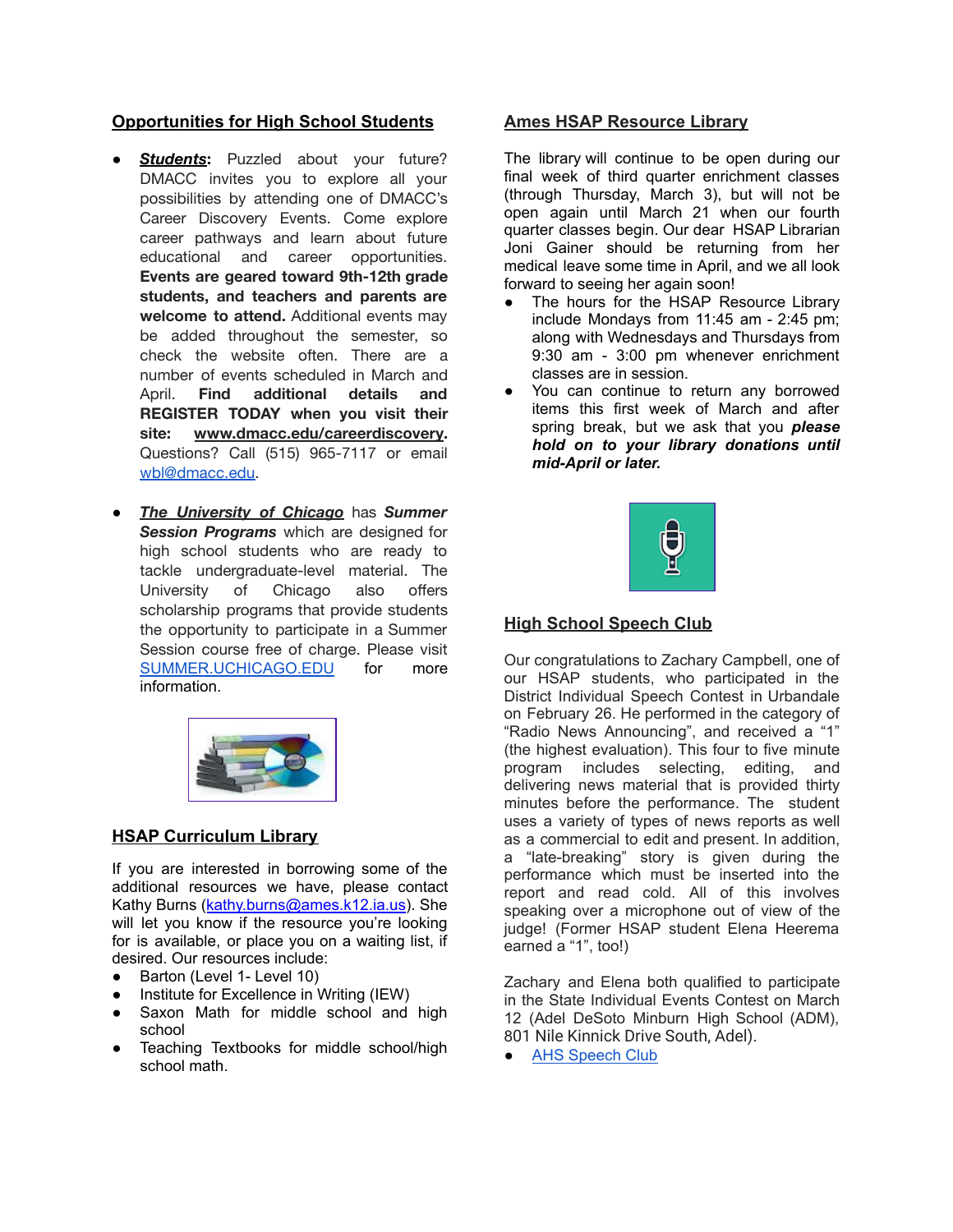## **Tutoring Services at the Duffelmeyer Reading Clinic at ISU**

The Duffelmeyer Reading Clinic at ISU will be providing tutoring services for students K-12th grade Feb 8-April 25. Tutoring will be in the areas of reading, writing and spelling. Fill out the link below to secure a spot for your child. [The](https://iastateeducation.qualtrics.com/jfe/form/SV_5aktieEYRF8nUUZ) [tutoring](https://iastateeducation.qualtrics.com/jfe/form/SV_5aktieEYRF8nUUZ) is offered at no cost.

[https://iastateeducation.qualtrics.com/jfe/form/S](https://iastateeducation.qualtrics.com/jfe/form/SV_5aktieEYRF8nUUZ) [V\\_5aktieEYRF8nUU](https://iastateeducation.qualtrics.com/jfe/form/SV_5aktieEYRF8nUUZ) Z



## **Mary Greeley Mileage Club for K-8**

This is the seventh year that our Ames HSAP has joined other local Story County schools to participate in the Mary Greeley Mileage Club. The goal of this eight (8) week program is to encourage students to increase activity levels. *Participation is voluntary and is open to those HSAP students who are in Kindergarten through 8th grade.*

The 2022 Mileage Club will take place from March 21-May 13. Kathy Burns will send out information to all families with children in K-8th grade, with additional details. We have been given special permission for our parents to record the mileage covered via walking, jogging and/or running. If you know that you would like to have any of your K-8 students participate in this program, please contact Kathy Burns [\(kathy.burns@ames.k12.ia.us\)](mailto:kathy.burns@ames.k12.ia.us), and provide their names and grade levels.



## **Humor Me**

Why do Irish people like to recycle? *They like to go green!*

How do you know if an Irishman is having fun? *He's Dublin over with laughter!* On what musical instrument did the show-off musician play his St. Patrick's Day tunes? *His brag pipes*



## **Figure Me Out!**

What travels around the world staying in the same corner?

*A stamp*

The more you take out of it, the bigger it becomes. What is it?

*A pit*

Every evening I get my assignment, and I always fulfill it. But every time I do, I get scolded. What am I?

*An alarm clock*

Which tire doesn't move when a car turns right? *The spare tire*

What kind of vegetables are the most entertaining at parties?

*Fungi*

What goes up but never comes back down? *Your age*



## **Daylight Saving Time**

Sunday, March 13, at 2:00 am we can "spring forward" and set our clocks ahead one hour. Although we will "lose" one hour, we can look forward to enjoying more daylight hours!

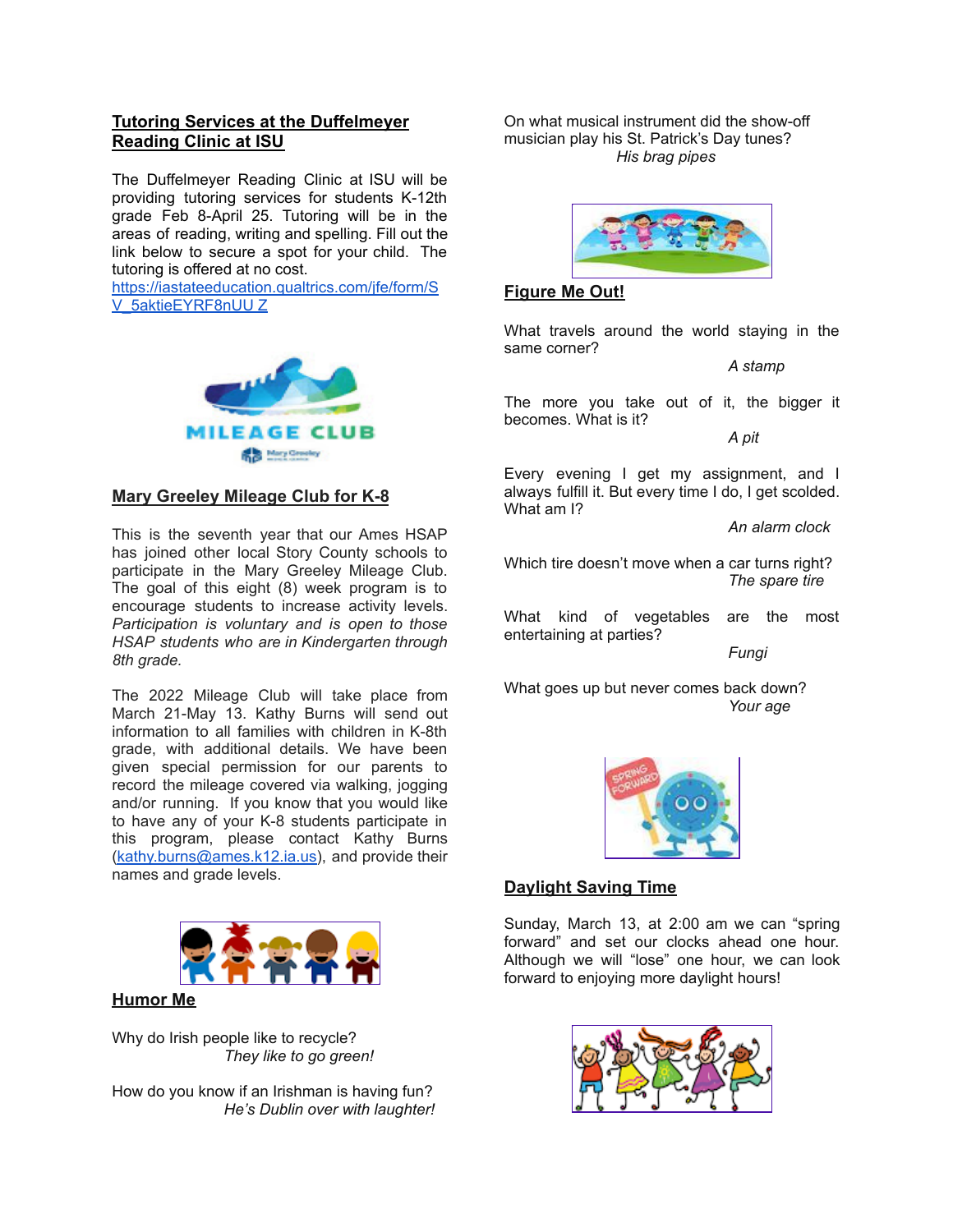## **Additional Ideas, Opportunities to Consider**

*These are not sponsored by our HSAP, but may be of interest to you and your family.*

#### *"Ames Has Talent!" Hosted by the Ames Children's Choirs*

K-12 students are invited to register and participate in the Sunday, April 3rd event known as "*Ames Has Talent*" at 2:00 pm. Trophies and prizes will be awarded in a variety of age groups. Check out their website and view under the topic "Upcoming Events"

<https://www.ameschildrenschoirs.org>

#### *Ames Children's Choirs*

Their choirs include boys and girls ages 7-18. Visit their website for more information.

<https://www.ameschildrenschoirs.org>

#### *Ames Public Library*

Consider exploring the calendar of our local Ames library (515 Douglas Avenue) They hold a monthly Homeschool Book Club - next meeting is Thursday, March 3 from 10:00 am -11:00 am, and features Sci-Fi genre *Sanity and Tallulah* by Molly Brooks (graphic novel). You may want to check out their website and scroll through their event calendar to see if you can find events that fit your family's interests and schedule. Some family activities include arts, crafts, read alouds, and science experiments.

- Saturday, March 19, is the monthly STEM event from 11:00 am - 12:00 pm in the Auditorium at the library.
- **Ames Public [Library](https://www.amespubliclibrary.org/)**

## *Blank Park Zoo*

This 2 ½ hour program, including hands-on learning stations, is for homeschool families with children ages 2-12 and takes place the first Friday of the month from September-April. The program is from 1:30 pm - 4:00 pm. The next event should be on Friday, March 4, but isn't listed on the website. Please call first to confirm if it is still on the calendar. Details for other opportunities can be found on their website:

- Spring and Summer Safari Camp
- Registration is now open
- Join the Zoo Crew 2022 as a special volunteer opportunity for youth ages 13-17 (application deadline is March 1)
- Animal-related STEM boxes for those aged 1-8 years old can be ordered online
- **[Blank](https://www.blankparkzoo.com/) Park Zoo**

#### *Capitol Day*

Homeschool Iowa (Network of Iowa Christian Home Educators aka NICHE) has designed an in-person event at the Capitol Building in Des Moines. This will take place on March 15.

[Capitol](https://homeschooliowa.org/events-page/capitol-day/) Day 2022

#### *ExerCYse Time*

ISU will offer the *final* ExerCYse Time on Friday, March 4th. Consider joining them from 7:00 pm to 8:00 pm in Forker Gym #184 on the ISU campus. There is a parental permission form that must be completed. Volunteers are highly encouraged to wear masks, and although *this is not a requirement* for anyone involved, you may decide yourself whether you and your child will wear a mask.

- Final event: Friday, March 4
- You can fill out a parental permission form in person at the event.

#### *4-H ISU Extension & Outreach*

If there are any of our HSAP students who are interested in participating in 4-H and Clover Kids, you can contact the ISU Extension Office at 515-382-6551 and also find more information on their website. You can also find a list of upcoming events.

● 4 H ISU [Extension](https://www.extension.iastate.edu/story/page/join-4-h)

## *Goldie's Kids Club*

The Iowa Department of Cultural Affairs has a program called Goldie's Kids Club to introduce children (12 and under) to Iowa history. It stars Goldie, the eastern goldfinch (the state bird). Please investigate their website to find out what they have to offer (including "*History Mystery",* activities, a recommendation of a Storytime digital book, and other items that can be accessed in their archives).

<https://iowaculture.gov/goldie>

#### *Hy-Vee Kids Fitness Program*

Includes a five week challenge, including videos, training tools, a blog, and more

<https://hy-veekidsfit.com>

## *ICAN*

If you have a high school student, you may want to visit the ICAN website. It features a variety of resources for career planning, college planning, financial aid and helpful steps for success. They also have an ICAN Scholarship Database.

[www.icansucceed.org](http://www.icansucceed.org)